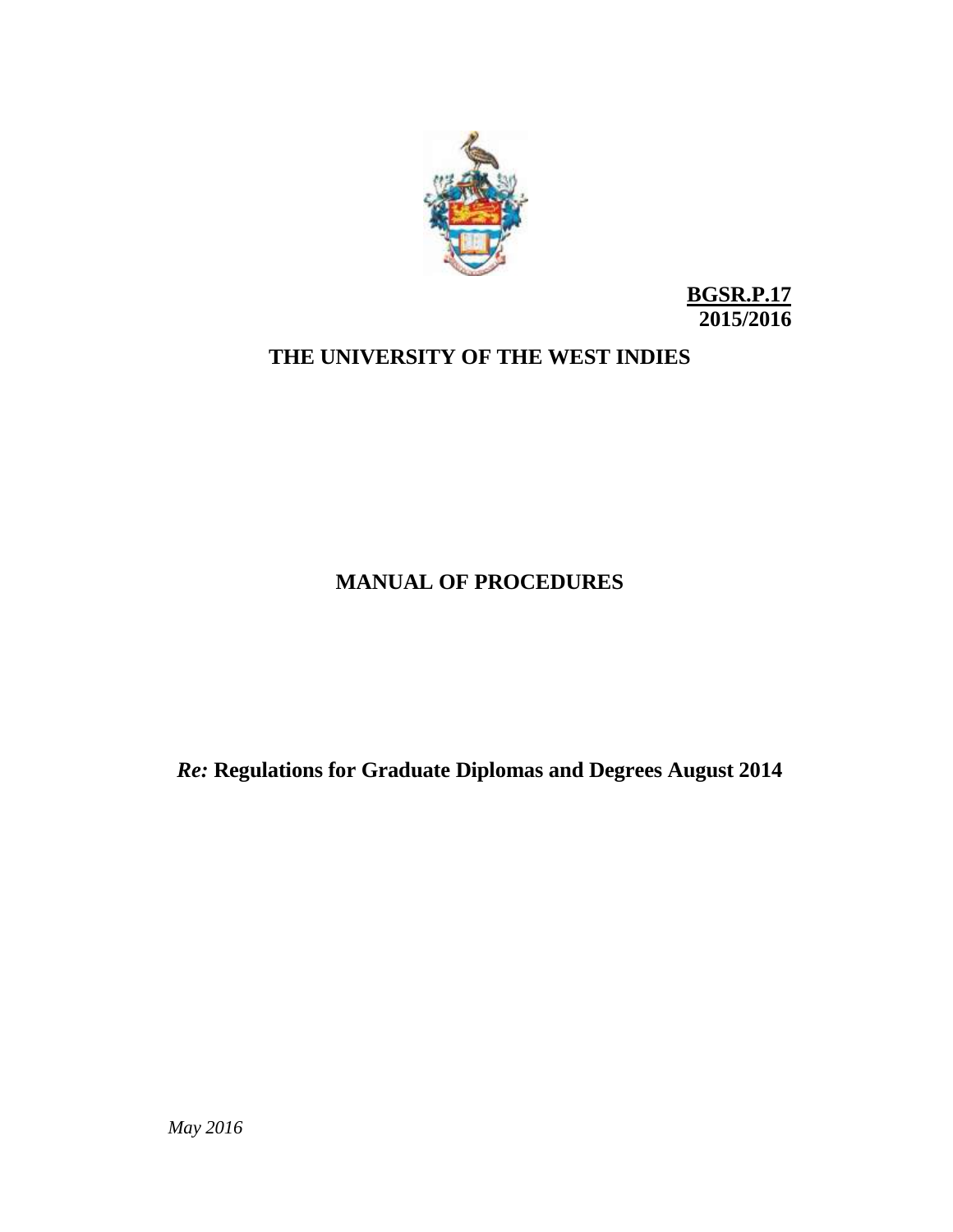# Table of Contents

| <b>SECTION 1 - GENERAL REGULATIONS</b>                                                     | $\mathbf{1}$     |
|--------------------------------------------------------------------------------------------|------------------|
| <b>Applications to Graduate Diplomas and Degrees (Reg 1.5)</b>                             | $\mathbf 1$      |
| <b>Competency in English</b>                                                               | $\boldsymbol{2}$ |
| Applications for Special Admission (Regs $1.6 - 1.10$ )                                    | $\boldsymbol{2}$ |
| <b>Consideration of Applications</b>                                                       | $\boldsymbol{2}$ |
| <b>Admission of Applicants with a Pass Degree</b>                                          | $\boldsymbol{2}$ |
| Admission of Applicants without a First Degree from an approved Tertiary Level Institution | 3                |
| <b>Admission of Applicants to the MPhil with a Lower Second Class Honours Degree</b>       | 3                |
| <b>Admission to the Doctor of Medicine (DM) Specialist Degree</b>                          | 3                |
| <b>Procedure for Registration</b>                                                          | 4                |
| <b>Appointment of Supervisors (Reg 1.19)</b>                                               | 4                |
| <b>Appointment and Responsibilities of an Advisory Committee</b>                           | 4                |
| <b>Responsibilities of Heads of Department</b>                                             | 4                |
| <b>Provisional Acceptance (Reg 1.28)</b>                                                   | 5                |
| <b>Voluntary Withdrawal (Reg 1.31)</b>                                                     | 5                |
| Leave of Absence from a Graduate Programme or a Campus (Reg 1.36)                          | 5                |
| <b>Upgrading of Registration (Reg 1.40)</b>                                                | 6                |
| <b>Transfer of Registration (Reg 1.41)</b>                                                 | 9                |
| <b>Transitioning from a Graduate Diploma to a Masters Programme</b>                        | 9                |
| <b>Readmission of candidates (Reg 1.58)</b>                                                | <b>10</b>        |
| <b>Registration of Qualifying Students (Regs 1.60-1.63)</b>                                | <b>10</b>        |
| <b>Registration for Departmental Courses (Regs 1.64-1.65)</b>                              | <b>10</b>        |
| <b>Course Requirements for Research Degrees (Reg 1.67)</b>                                 | 11               |
| <b>Seminars for Research Degrees (Reg 1.68)</b>                                            | 11               |
| <b>Progress Reports (Reg 1.69)</b>                                                         | 11               |
| Award of Distinction (Reg $1.73 - 1.74$ )                                                  | 12               |
| <b>SECTION 2 - GENERAL EXAMINATION REGULATIONS</b>                                         | 13               |
| <b>General Examination Regulations (Reg 2.1)</b>                                           | 13               |
| <b>Oral Examinations of Written Examination Components (Reg 2.67)</b>                      | 13               |
| Meetings of Board of Examiners (Regs 2.74 – 2.81)                                          | 13               |
| SECTION 3 - EXAMINATION OF RESEARCH PAPERS, PROJECT REPORTS AND THESES15                   |                  |
| Appointment of Examiners (Regs $3.1 - 3.8$ )                                               | 15               |
| <b>Examination of Research Papers, Project Reports and Theses (Regs 3.9 - 3.10)</b>        | 15               |
| <b>Entry for Examination of a Thesis (Regs 3.17 - 3.18)</b>                                | <b>16</b>        |
| Oral Examination of a Thesis (Reg3.31 - 3.40)                                              | 17               |
| <b>FACULTY REGULATIONS</b>                                                                 | 18               |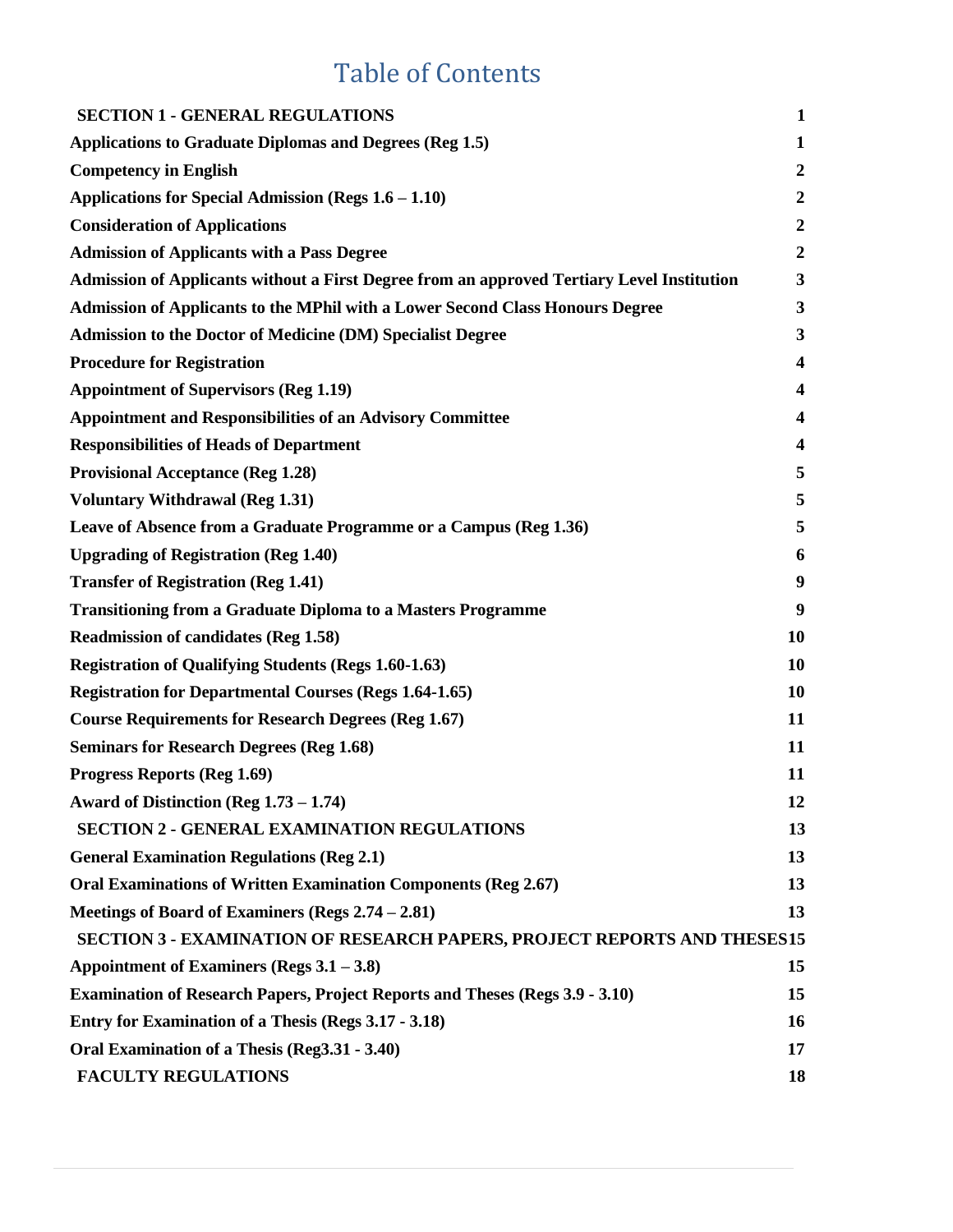# **MANUAL OF PROCEDURES GRADUATE STUDIES AND RESEARCH**

**The Manual of Procedures is intended for use by Faculty and Administrative Staff. It should be read in conjunction with the** *Regulations for Graduate Diplomas and Degrees* **and the** *Thesis Guide***. Supervisors must also refer to the** *Graduate Studies Guide for Students and Supervisors***.**

**In this document the** *Campus Committee* **means the**  *Campus Committee for a Campus of the Board for Graduate Studies and Research. The following abbreviations are also used herein: BGSR – The Board for Graduate Studies and Research; Registrar – The Registry Office of Graduate Studies and Research; The UWI – The University of the West Indies*

#### SECTION 1 - GENERAL REGULATIONS

<span id="page-2-1"></span><span id="page-2-0"></span>Applications to Graduate Diplomas and Degrees (Reg 1.5)

- 1. Except where otherwise stated in advertisements, persons seeking admission to programmes leading to Graduate Diplomas and taught Master's degrees must submit applications to the appropriate Registrar not later than January 31 of the calendar year in which they wish to enter The UWI.
- 2. Persons seeking admission to MPhil and PhD programmes who wish to begin study in Semester I of the academic year must submit applications to the appropriate Registrar not later than January 31 of the calendar year in which they are seeking entry. Candidates wishing to enter in Semester II should submit applications by March 31 of the preceding calendar year. These dates may be altered in any particular case for which the Campus Committee so decides.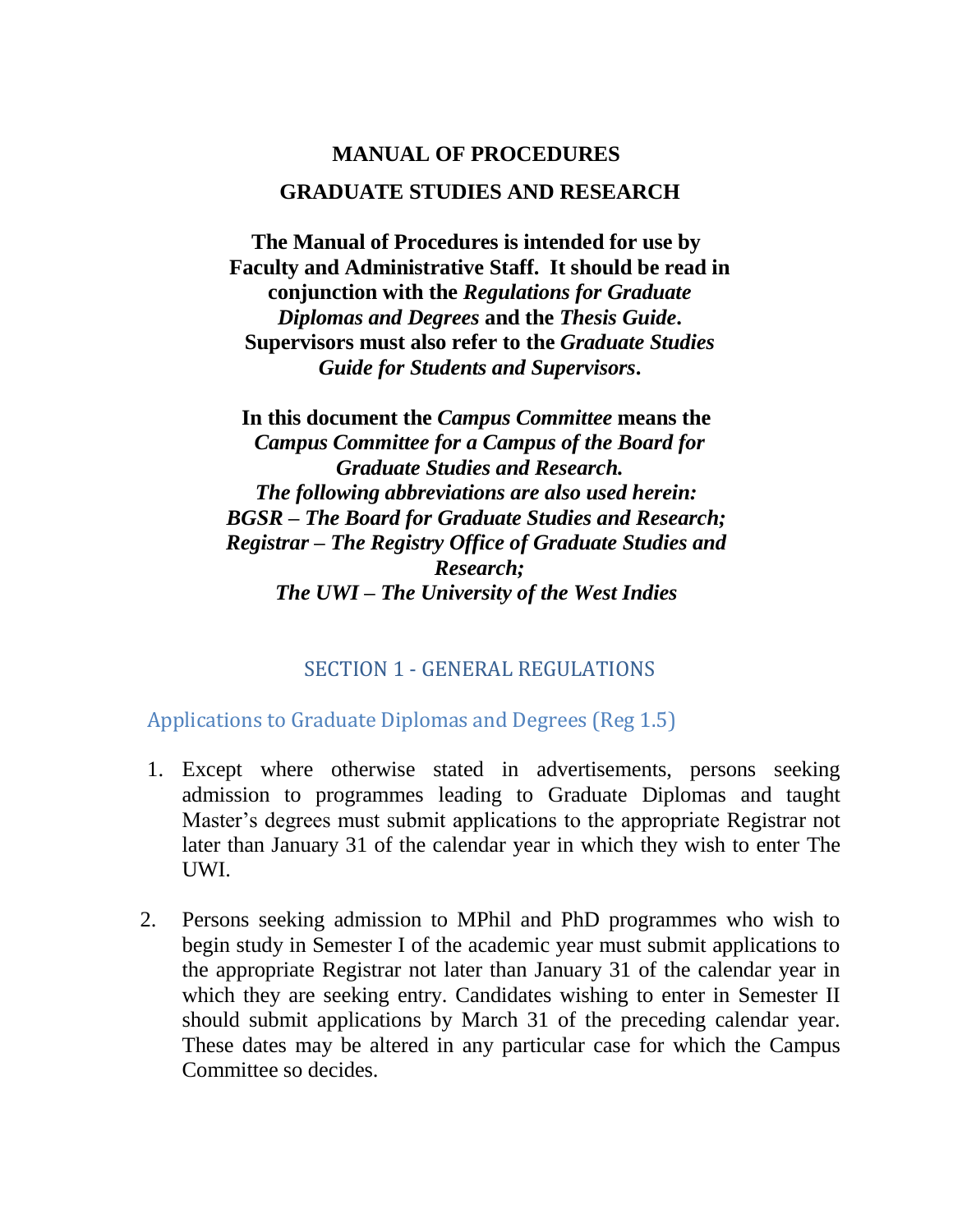- 3. Every application shall be assigned by the Campus Committee to a Department after consultation with the Head of Department, and the applicant shall, if accepted in a graduate diploma or degree programme, be deemed to be registered in that department.
- 4. The Registrar will make available all complete applications for entry to Graduate Diplomas and Degrees to each Head of Department. Heads of Departments are required to convene departmental meetings to consider all applications and make recommendations by March 31 (for Semester 1 entry) and October 31 (for Semester 2 entry).

## <span id="page-3-0"></span>Competency in English

5. Applicants whose native language is not English but who have been admitted to a graduate programme must take such tests, as prescribed by the BGSR, to demonstrate English Language proficiency prior to registration.

## <span id="page-3-1"></span>Applications for Special Admission (Regs 1.6 – 1.10)

- 6. The Registrar will submit complete applications for Special Admission to the appropriate Head of Department. The Head of Department will consult with the relevant Programme Coordinator and can recommend a maximum of 12 credits in any given year, and a maximum of 24 credits in total under this category of registration.
- 7. A maximum of nine (9) relevant credits obtained through special admission can be counted towards certification and graduate diplomas and degrees of The UWI.

## <span id="page-3-2"></span>Consideration of Applications

8. The Head of Department should submit all recommendations for entry to Graduate Diplomas and Degrees and for Special Admission to the Campus Committee, which will normally make the final decision of whether or not to accept the recommendation of the department on behalf of the BGSR.

## <span id="page-3-3"></span>Admission of Applicants with a Pass Degree

9. If the applicant to a Graduate Diploma or Taught Masters degree possesses a Pass degree, the relevant Head of Department must submit with their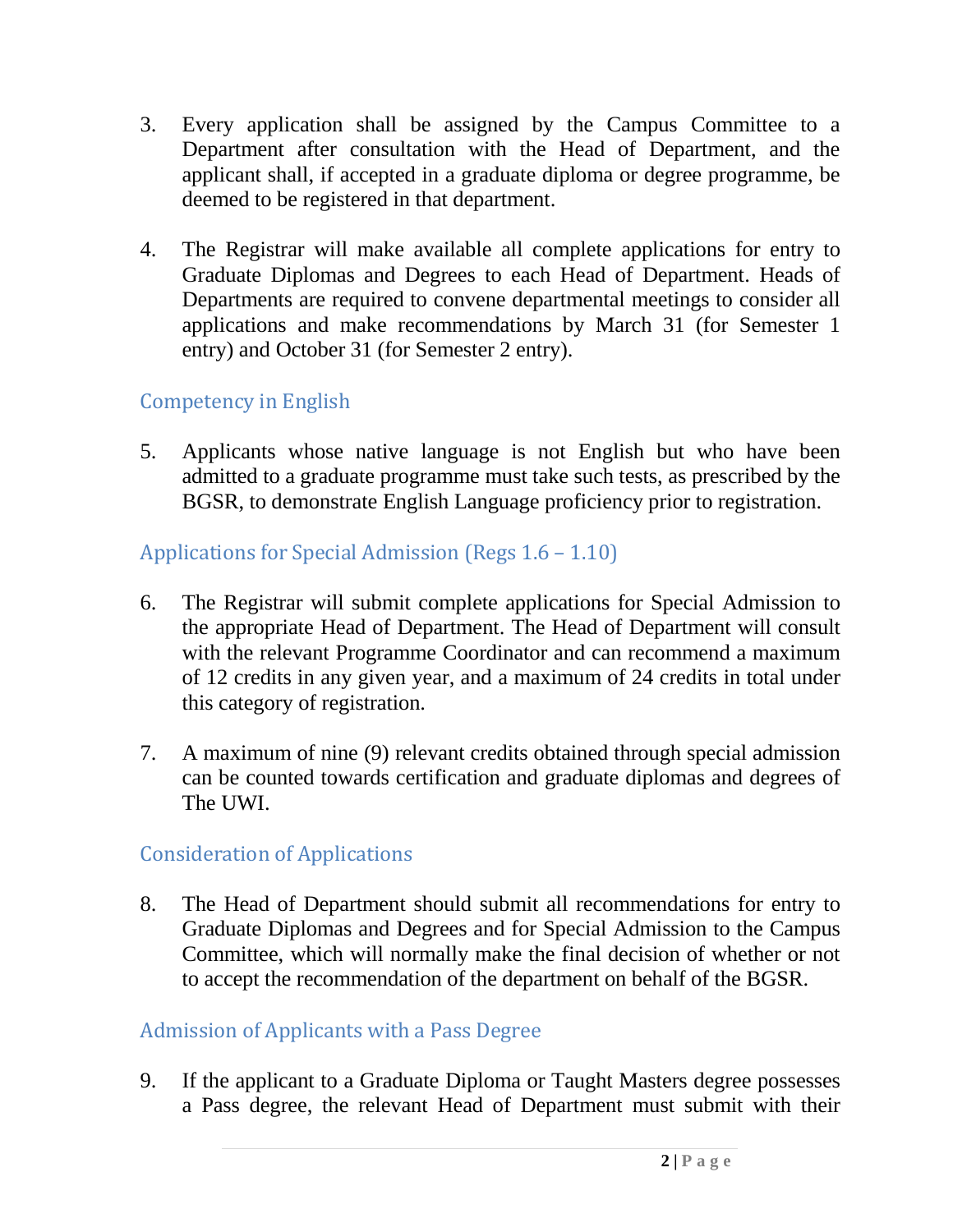recommendation, a statement on the suitability of the applicant to pursue graduate studies.

10. The Head of the Department must indicate any supplementary courses the applicant would be required to follow, for inclusion in any offer of admission made to the candidate.

## <span id="page-4-0"></span>Admission of Applicants without a First Degree from an approved Tertiary Level Institution

11. Applicants without a first degree from an approved Tertiary Level Institution may be considered for admission to a Graduate Diploma or Degree programme. A recommendation from a Department to the Campus Committee that the University accept such an applicant, must be accompanied by full statement of the applicant's academic qualifications and work experience, as well as an overall assessment of the ability of the applicant to pursue graduate studies at The UWI. This recommendation must be forwarded to the BGSR for final approval. Candidates admitted without a degree may be required to register for additional courses as the department stipulates. Such requirements must be included in the offer of admission.

## <span id="page-4-1"></span>Admission of Applicants to the MPhil with a Lower Second Class Honours Degree

- 12. If the applicant to an MPhil degree possesses a Lower Second Class Honours degree, the relevant Head of Department must submit with his/her recommendation, a statement on the suitability of the applicant to pursue an MPhil degree.
- 13. The Head of Department must indicate any supplementary courses the applicant would be required to follow for inclusion in any offer of admission made to the candidate.

#### <span id="page-4-2"></span>Admission to the Doctor of Medicine (DM) Specialist Degree

- 14. Applicants to the Doctor of Medicine (DM) programme are required to hold a medical degree with eligibility for registration in the country of study.
- 15. Applicants must comply with the regulations governing admission to the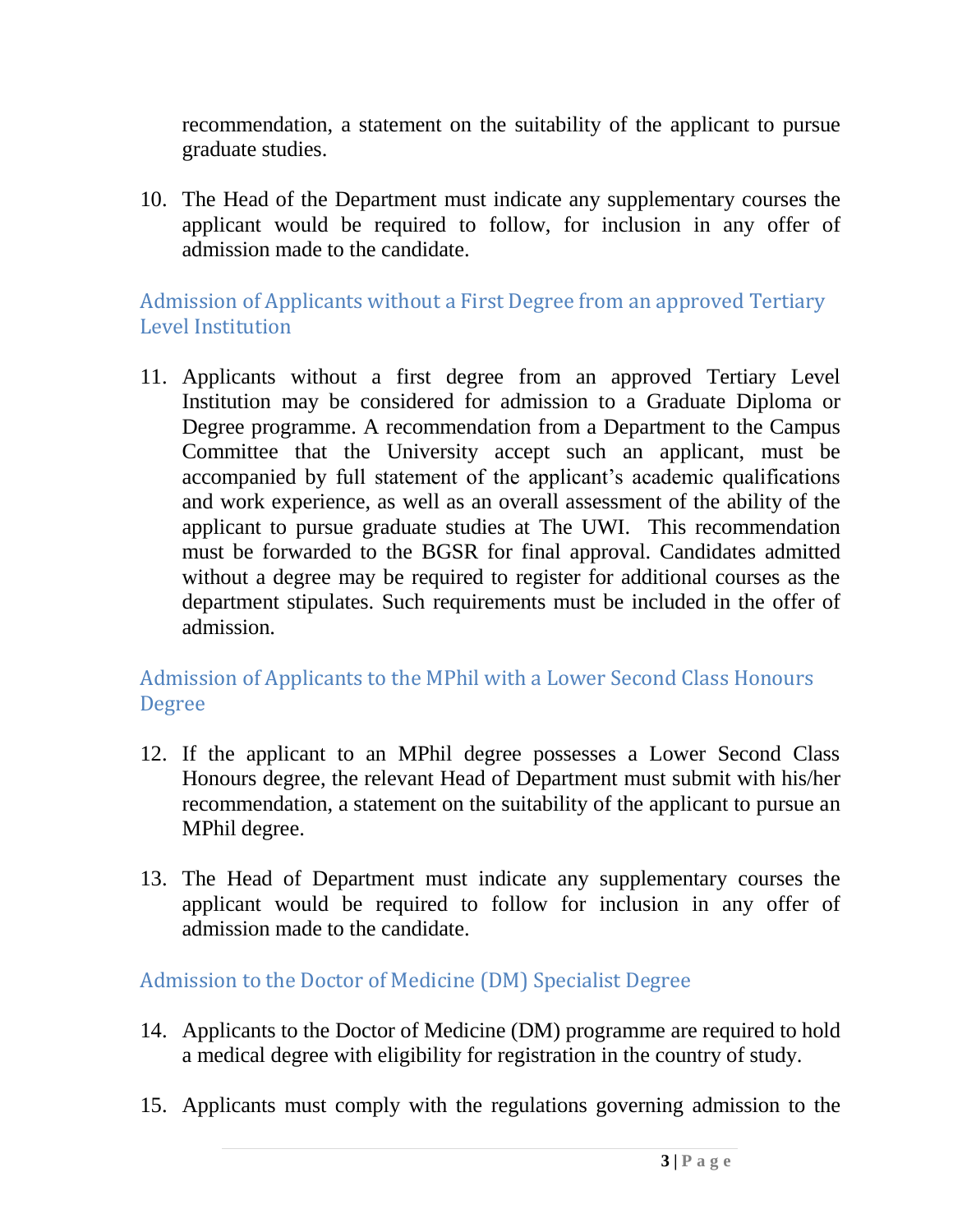DM programme as well as any additional regulations related to the particular specialty found in the relevant Faculty handbook.

#### <span id="page-5-0"></span>Procedure for Registration

16. Students registered for Graduate Diplomas and Taught Master's degrees are permitted changes in registration for the addition, substitution or withdrawal from courses, no later than the end of the third week in Semester I for Semester I and year-long courses, and the end of the second week in Semester II for Semester II courses, provided that the changes proposed are within the Regulations for the relevant programmes.

## <span id="page-5-1"></span>Appointment of Supervisors (Reg 1.19)

17. The Head of Department must ensure that the person selected as Supervisor of a research student has agreed to supervise the student.

## <span id="page-5-2"></span>Appointment and Responsibilities of an Advisory Committee

- 18. The Advisory Committee must consists of a minimum of three persons, including the Supervisors, with no more than one person typically being from outside the University. This Committee should be convened within one month of appointment to review the background of the student and to discuss and approve the programme of study.
- 19. The Advisory Committee is responsible for reviewing the research progress of the student at least once per semester and providing guidance for completion of the research, including thesis preparation.

## <span id="page-5-3"></span>Responsibilities of Heads of Department

- 20. Heads of Departments are responsible for ensuring that adequate office and laboratory space, the equipment and supplies required, and the technical and administrative support necessary for the research, are provided and available to graduate students before recommending acceptance, as well as during the programme.
- 21. Heads of Departments are also responsible for monitoring the relationship between supervisors and students, for intervening expeditiously to resolve differences, and for facilitating a change of Supervisor, if deemed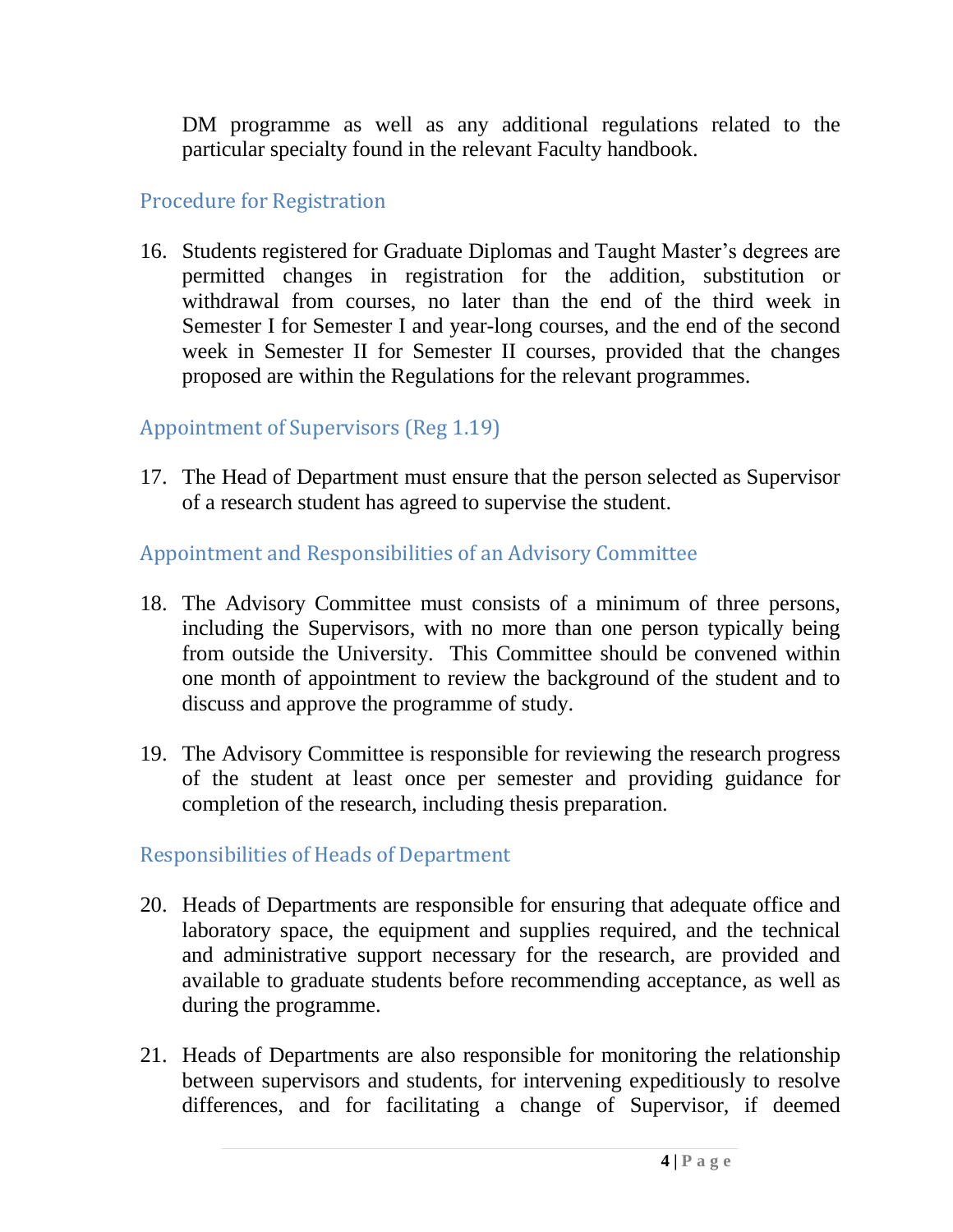necessary, through recommendations to the Campus Committee. Heads of Departments should consult the *Graduate Studies Guide for Students and Supervisors* for more details.

#### <span id="page-6-0"></span>Provisional Acceptance (Reg 1.28)

22. A candidate who has been granted provisional acceptance, but whose award of degree has not been declared by the published closed date of registration, or whose final results are unfavourable, will have his/her offer of admission withdrawn.

## <span id="page-6-1"></span>Voluntary Withdrawal (Reg 1.31)

- 23. A candidate who voluntarily withdraws from a programme or course *before* the close of the published registration period in any semester will have his/her registrations for that semester removed from the record.
- 24. A candidate who voluntarily withdraws from a programme or course *after* the close of the published registration period in any semester will have the *Late Withdrawal Grade* assigned to all courses to which he/she is registered that semester.
- 25. The date of withdrawal is determined to be the date at which the letter of withdrawal has been officially stamped as received by any Officer of The UWI.

#### <span id="page-6-2"></span>Leave of Absence from a Graduate Programme or a Campus (Reg 1.36)

- 26. Any continuing student who has been granted *leave of absence* by the close of the published registration dates of a semester will have his/her registrations for that semester removed from the record. Leave of absence requests received *after* the end of the published registration period will not normally be considered by the Campus Committee.
- 27. Requests for leave of absence are not considered from new students in their first semester of registration. Any such requests received will be considered as application for a deferral of admission where the programme permits.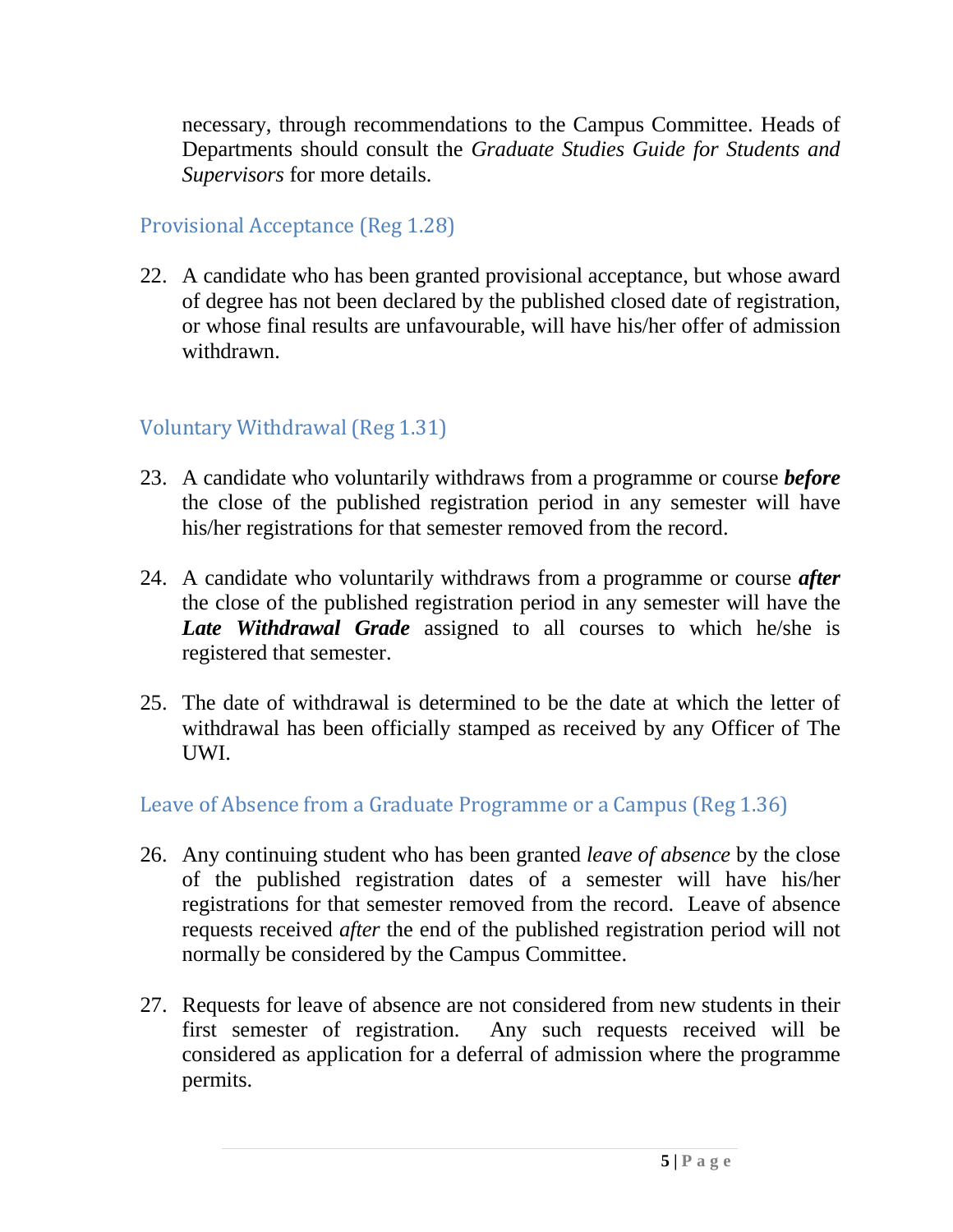28. Students registered in a graduate programme may apply to the Campus Committee to complete part of their study abroad. Such applications must be accompanied by a recommendation from the Head of the Department and must include the name of the institution to which the candidate is going, the name of the person who will supervise any training to be received, the length of time the candidate will be away from The UWI, and any examination(s) the candidate will be required to write.

## <span id="page-7-0"></span>Upgrading of Registration (Reg 1.40)

- 29. The procedure for upgrading of registration shall be as follows:
	- a) The student should first consult his or her Supervisor and then write to the Senior/Assistant Registrar, through the Supervisor and the Head of Department/Unit or Director of Institute/Centre (hereafter "Head"), formally seeking an upgrade of his/her registration. The Dean of the Faculty or his/her nominee should be copied on all correspondence.
	- b) The Senior/Assistant Registrar will seek a recommendation from the Head of Department, advising him or her of student's eligibility for the upgrade. The Dean should be should be copied on all correspondence.
	- c) If the Head is the student's Supervisor, he/she must delegate his/ her responsibilities as Head in this process to a senior academic colleague in the Department/Institute/Centre/Unit.
	- d) If the Head is in agreement with the student's request to upgrade, he/she should consult with the Student Advisory Committee, other Departmental colleagues and the Chairman of the appropriate Faculty Committee to formulate an Upgrade Assessment Committee all normally chosen from the academic staff of the University.

The Upgrade Assessment Committee shall comprise:

- $\bullet$  the Chief Supervisor(s),
- at least two independent Assessors, and
- an independent Chairman.

Assessors should therefore be chosen on the basis of their knowledge and experience at the appropriate level in the area of the student's research. One of the assessors may be drawn from outside the University community in the appropriate circumstances.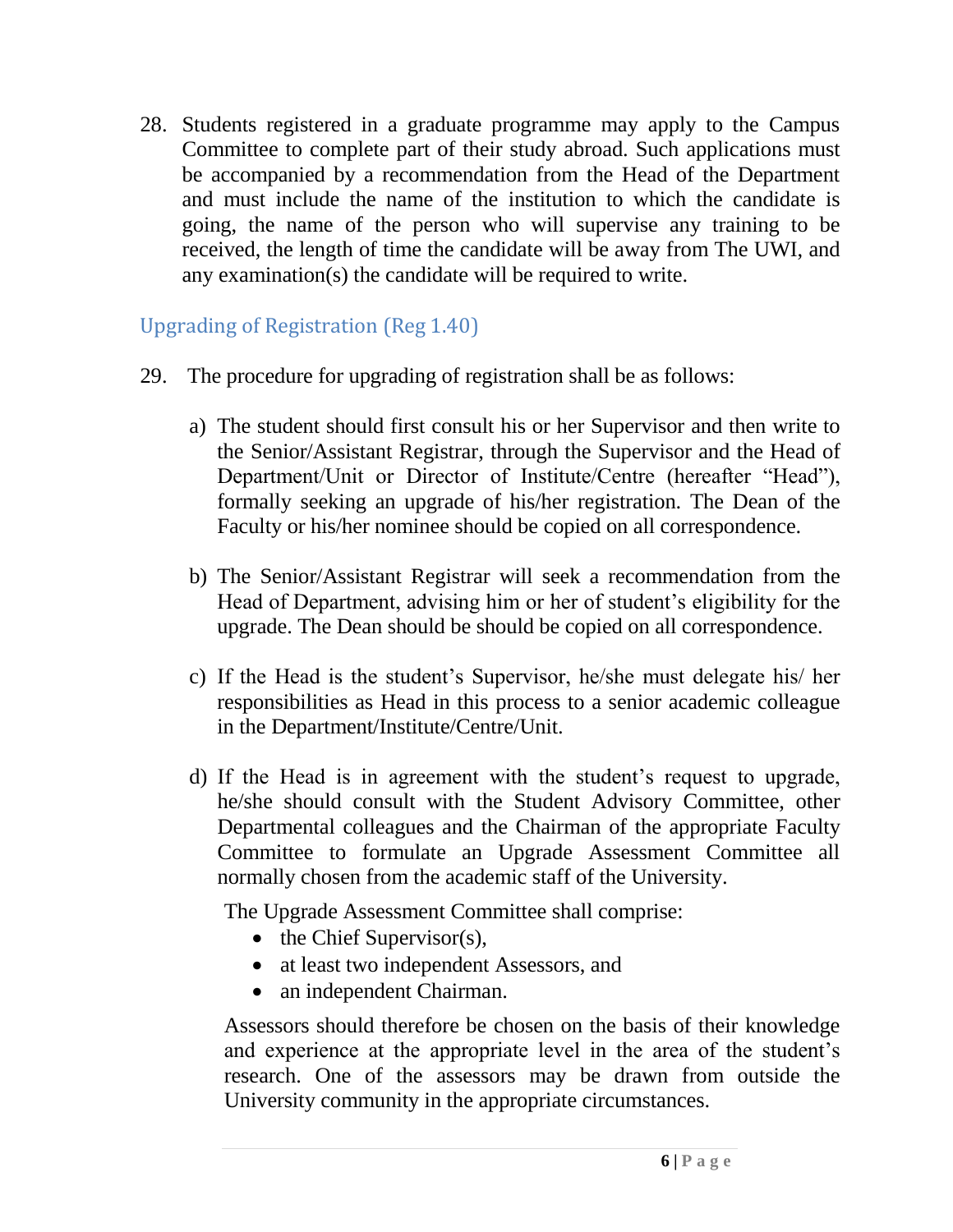- e) If the Head is not in agreement with the request to upgrade, he/she should submit his/her comments on the matter to the Chair, Campus Committee, copying his/her letter to the Supervisor(s). The Chair, Campus Committee, will deliberate and decide whether to allow the upgrade to take place. If approval is not granted, the Senior/Assistant Registrar shall inform student of the decision, copying the Head of Department and Supervisor(s).
- f) The Head shall submit the recommendations for the Upgrade Assessment Committee to the Chair of the Campus Committee for approval.
- g) Once approval has been given for the composition of the Upgrade Assessment Committee, the designated Chairman shall ask the student to provide a copy of his/her Upgrade Proposal for each of the Assessors, and set a mutually agreed date for the oral presentation by the student of his/her:
	- report on the work done and accomplishments to date under the M.Phil. registration;
	- proposal to upgrade the work to the Ph.D. beyond the M.Phil. level.
- h) The precise form of material considered as part of the Upgrade Proposal will vary across Departments and disciplines so the student should draft his/her Upgrade Proposal in consultation with his or her Supervisor(s). The Upgrade Proposal should be no more than 100 pages.

Whilst it is recognized that the exact nature of the report submitted by the student will depend on discipline, it should cover at least the following components (not necessarily as discrete items):

- i. An introduction giving the context of the work;
- ii. A literature review;
- iii. A research question and hypothesis;
- iv. A section on methodology;
- v. A substantial piece of work towards the thesis objectives;
- vi. A plan and timetable for the remainder of the work; and
- vii. A bibliography.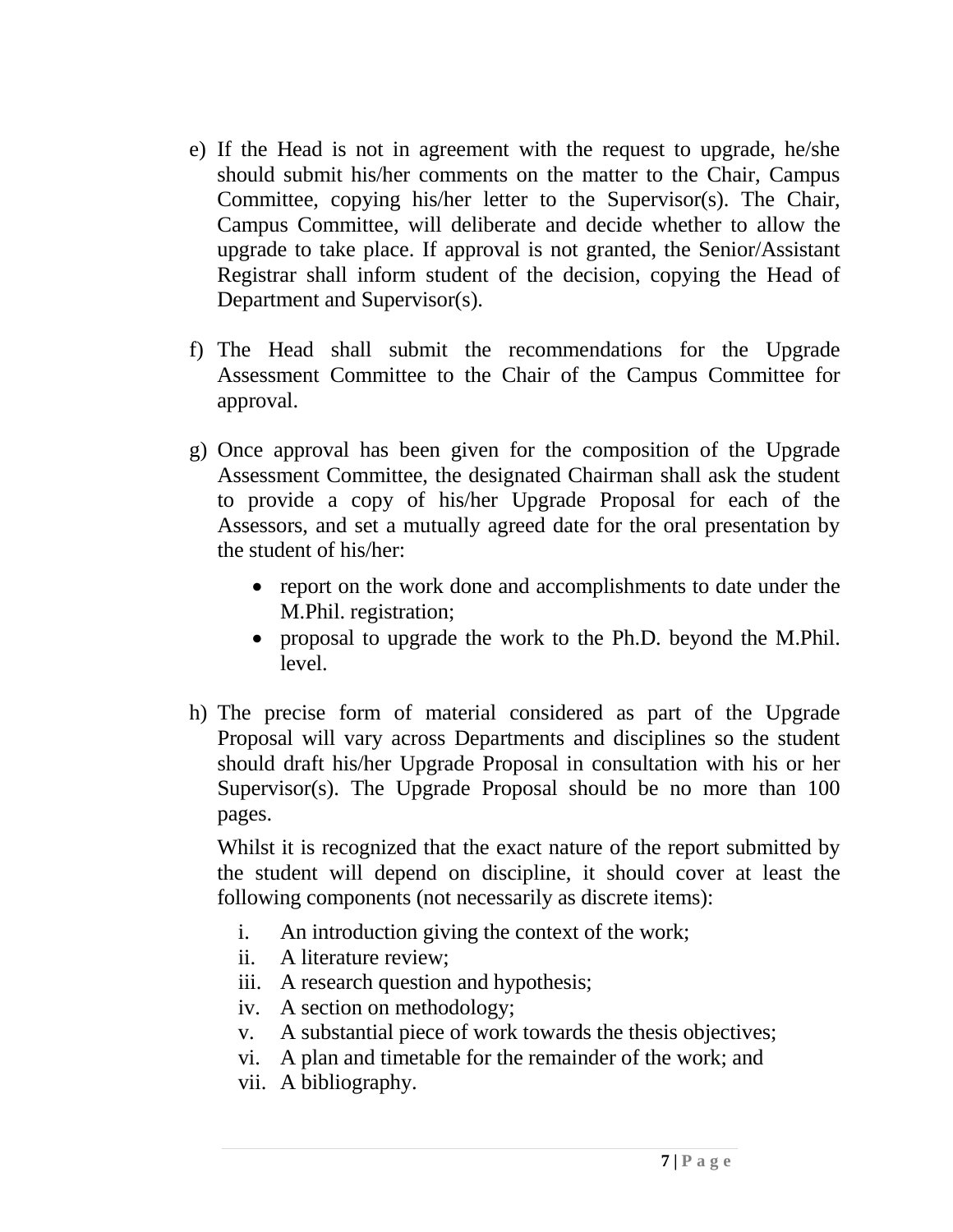- i) The criteria for upgrade to PhD status include:
	- i. Commitment to pursuing research at The UWI leading to the PhD degree;
	- ii. Satisfactory progress in the work so far;
	- iii. Demonstration of sufficient awareness of the context of the work and completion of such tasks as a review of relevant literature and a bibliography;
	- iv. Ability to formulate a viable hypothesis or research question that could be completed within the normal time frame of the PhD programme;
	- v. Satisfactory technical and generic skills development;
	- vi. Formulation of a viable plan for the work;
	- vii. Consideration of the research ethics dimensions of the project, and application for ethics approval from the relevant Research Ethics Committee if appropriate
	- viii. English Language proficiency, both written and spoken.
- j) The upgrade will consist of at least a 30-minute oral presentation of the work and proposal by the student, followed by questions posed to the student by the Assessors. After the presentation the Chair will meet with the Assessors to deliberate on whether the student has met the criteria as outlined.
- k) The Upgrade Assessment Committee is to recommend either:
	- 1. Pass upgrade of registration to PhD; or
	- 2. Adequate subject to revision of the Upgrade Proposal to the satisfaction of the Supervisor within two (2) months; or
	- 3. Inadequate Revise and resubmit the Upgrade Proposal for second and final attempt at the upgrade seminar within six (6) months; or
	- 4. Fail MPhil to be completed within a specified time.
- l) The Chair of the Upgrade Assessment Committee shall prepare a written joint report on the outcome within two (2) weeks of the upgrade. This report is to be signed by all members and submitted to the Senior/Assistant Registrar for the deliberations of the Campus Committee.

If the Upgrade Assessment Committee cannot reach a consensus,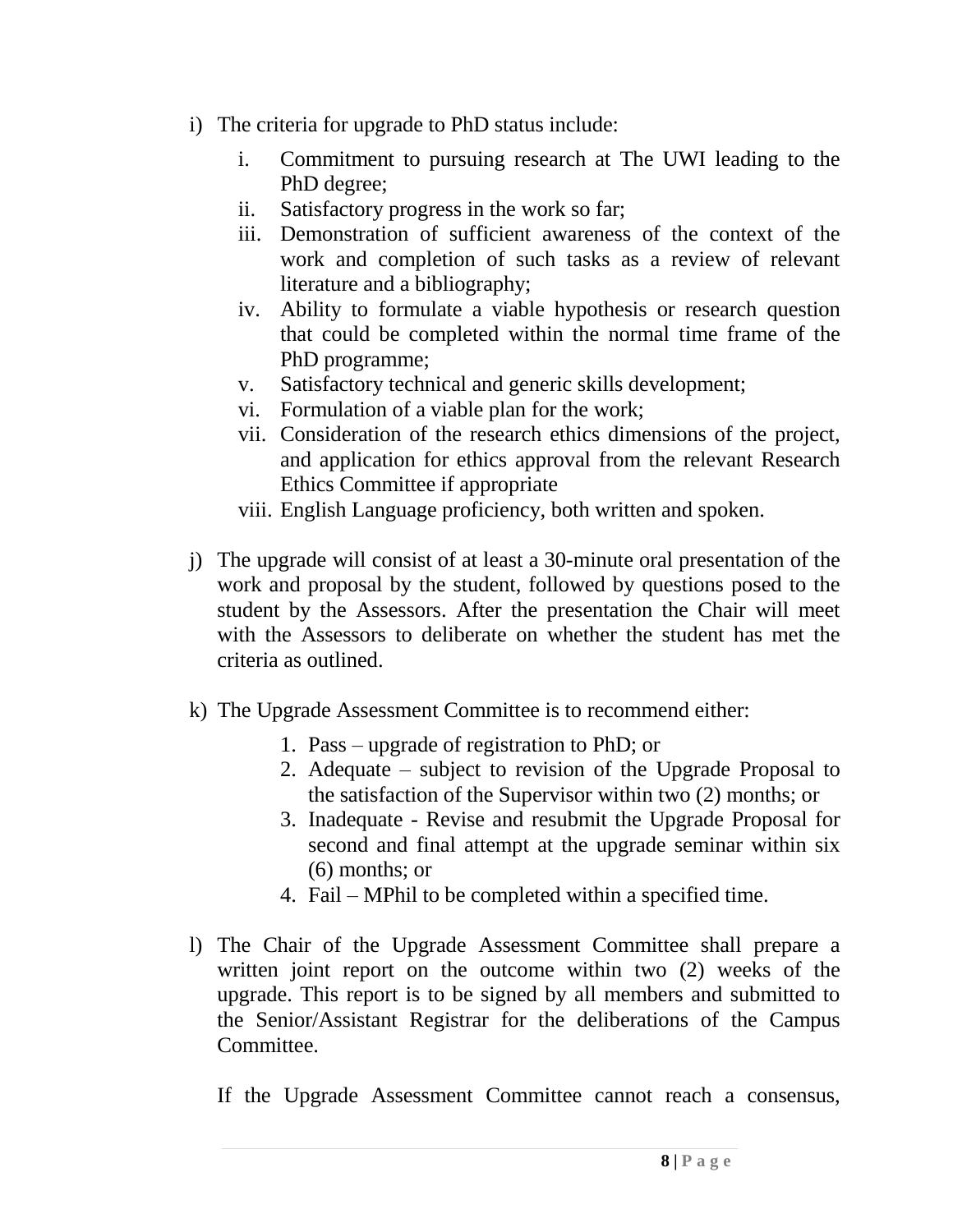independent written reports must be prepared by the Chair and the Assessors each with a clear recommendation about the Upgrade and submitted to the Senior/Assistant Registrar.

- m) The Chair of the Campus Committee shall then submit the report(s) of the Upgrade Assessment Committee along with a recommendation to the Chair of the Board for Graduate Studies and Research (Board) for consideration.
- n) The Senior/Assistant Registrar shall inform student of the decision of the Board, copying the Head of Department and Supervisor(s).

## <span id="page-10-0"></span>Transfer of Registration (Reg 1.41)

30. A taught Master's student wishing to transfer his/her registration to an existing MPhil programme shall submit an application, along with a research proposal, to the Campus Committee following consultation with his/her Head of Department.

#### <span id="page-10-1"></span>Transitioning from a Graduate Diploma to a Masters Programme

- 31. A student wishing to transition from a Graduate Diploma to a taught Masters shall submit an application to the Campus Committee following consultation with his/her Head of Department. For a transition request to be considered, a relevant taught Masters programme must already exist at the Campus, and the programme regulations must allow for the transition.
- 32. Before making a recommendation the Head of Department should note that:
	- Persons admitted initially into a Diploma and wishing to transition into the Masters without being awarded the Diploma must complete all of the courses in the Taught Masters programme.
	- Persons admitted initially into a Diploma who have completed and been awarded the Diploma within the previous five (5) years, can be exempted from up to 50% of the credits required for the Masters on the basis of credits earned in the Diploma based on a recommendation from the Head of Department. Along with the recommendation, the Head must also identify all courses that have to be taken as these are to be included in the letter to the student.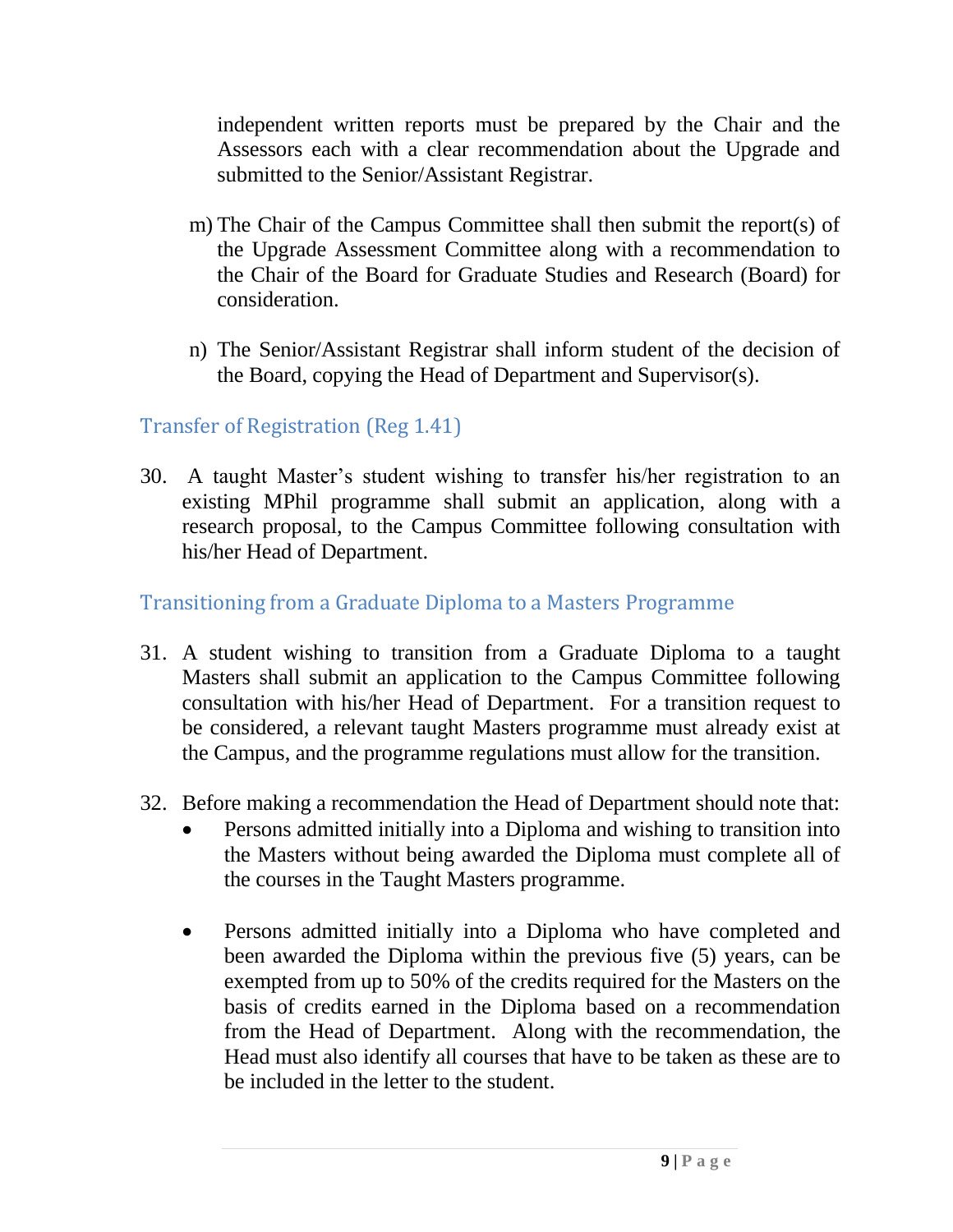Where the Diploma courses were completed outside the 5-year period or the programme design does not allow for the 50% rule, the Head of Department must include with their recommendation a case for consideration by the BGSR.

#### <span id="page-11-0"></span>Readmission of Candidates (Reg 1.58)

33. A student in good academic standing who was deemed to have withdrawn due to not having registered by the applicable deadline, or who voluntarily withdrew, can at any time submit a letter of application for reinstatement. Where re-entry has been supported, the Head of Department must indicate the semester of re-entry in his/her written recommendation.

## <span id="page-11-1"></span>Registration of Qualifying Students (Regs 1.60-1.63)

- 34. Where a department recommends the acceptance of a candidate as a qualifying student, the Head of Department is required to supply the list of qualifying courses for approval by the Campus Committee at the same time as the recommendation for acceptance.
- 35. In selecting the list of qualifying courses, Heads of Department should note:
	- Qualifying courses must be extensive enough to remedy weaknesses in the applicant's academic record and to prepare the applicant for graduate work in the discipline.
	- The candidate will be informed of the qualifying courses to be undertaken in his/her letter of admission.
- 36. Heads of Department must advise the Registrar of those candidates who have successfully completed the qualifying courses and who may therefore be registered for the degree programme.

## <span id="page-11-2"></span>Registration for Departmental Courses (Regs 1.64-1.65)

37. Where a Head of Department recommends that an applicant is required to take departmental courses, he/she must identify the courses to be undertaken by the applicant for approval by the Campus Committee at the same time as the recommendation for acceptance to the graduate programme.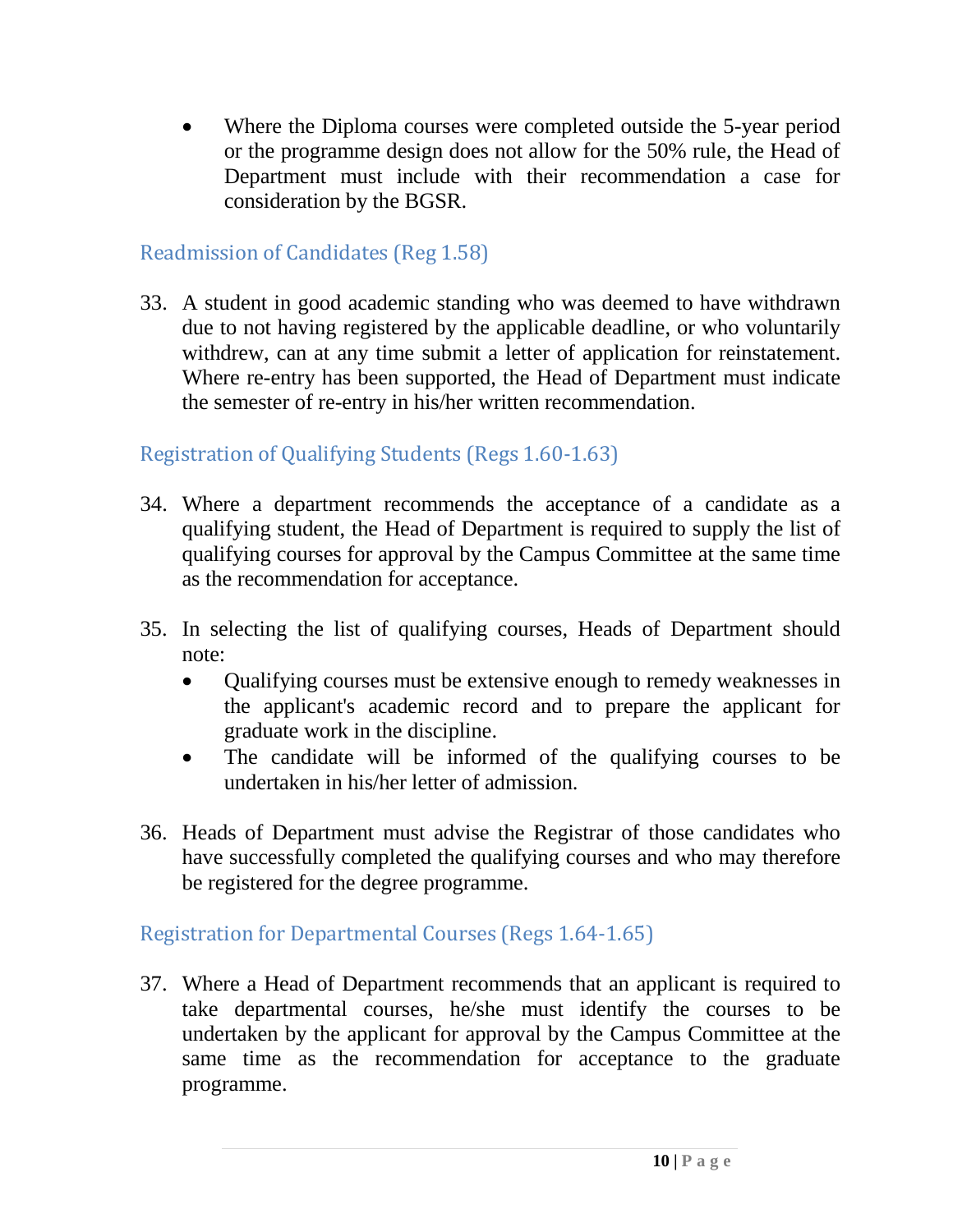38. The candidate will be informed of the departmental courses to be undertaken in his/her letter of admission.

<span id="page-12-0"></span>Course Requirements for Research Degrees (Reg 1.67)

- 39. A Head of Department may require a research student to register for courses in addition to the regulatory  $6 - 9$  credits if, in the opinion of the Supervisor, these courses would strengthen the student's knowledge-base or skill required for the proposed research programme.
- 40. In selecting additional courses for such students, Heads of Department should note:
	- Candidates are expected to pass all courses within their first year of registration.
	- The time spent on courses is included in the overall time of registration for the degree.

## <span id="page-12-1"></span>Seminars for Research Degrees (Reg 1.68)

- 41. At the end of each semester the Head of Department should provide to the Registrar evidence of successful completion of all research seminars to which students in that department have registered including the date the seminars were presented.
- 42. The Head of Department should note that a maximum of two (2) seminars (MPhil) and three (3) seminars (PhD) will be recorded on the student's transcript.

<span id="page-12-2"></span>Progress Reports (Reg 1.69)

- 43. At the end of each semester the Head of Department should ensure that a progress report is provided to the Campus Committee in relation to each research student within the department.
- 44. The Head of Department should note that emolument forms will not be processed for any scholarship research student whose progress report for the last completed semester is outstanding.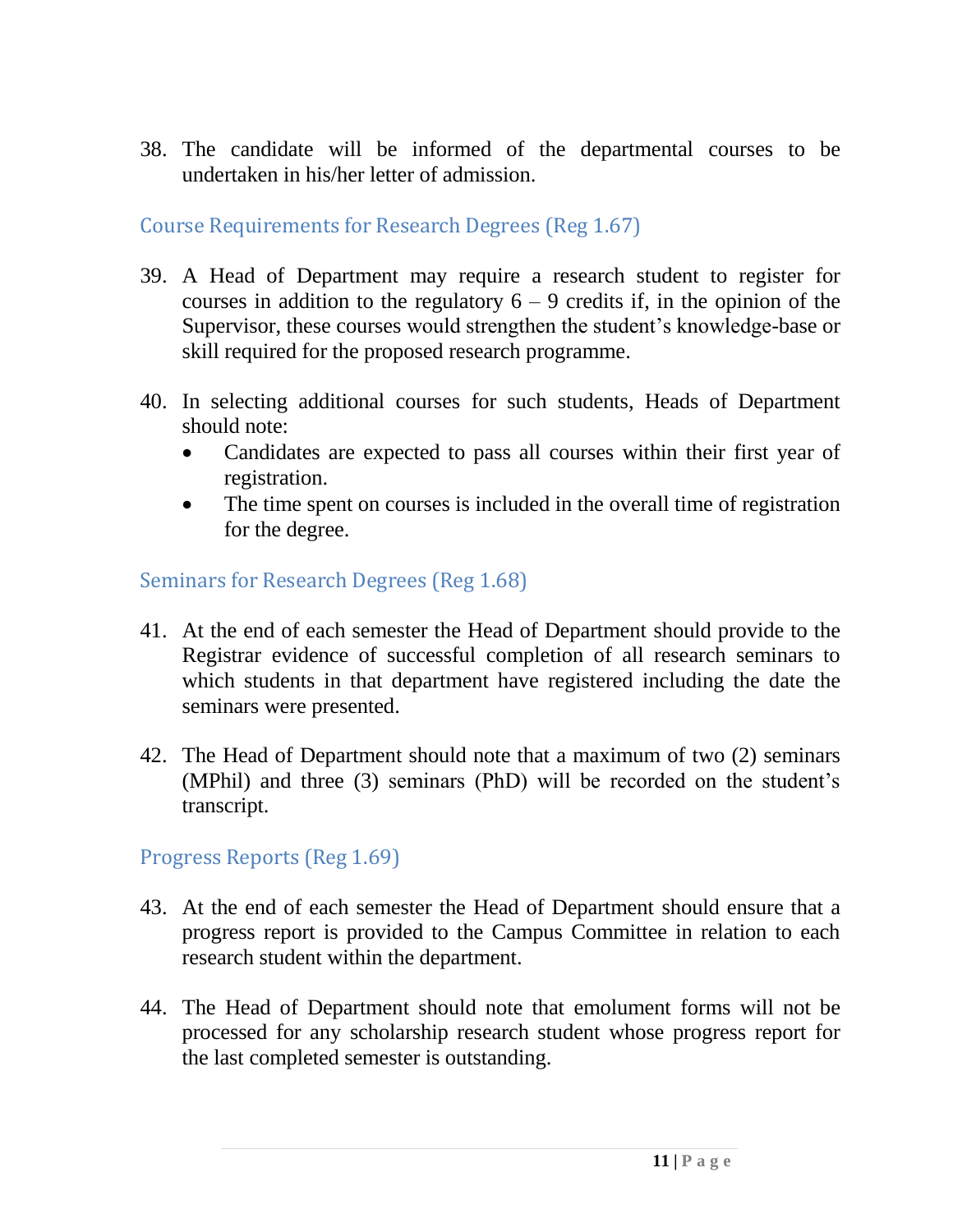## <span id="page-13-0"></span>Award of Distinction (Reg 1.73 – 1.74)

45. In calculating the average mark to determine eligibility for a distinction, Heads of Department should note that rounding up of the average mark is **not** permitted.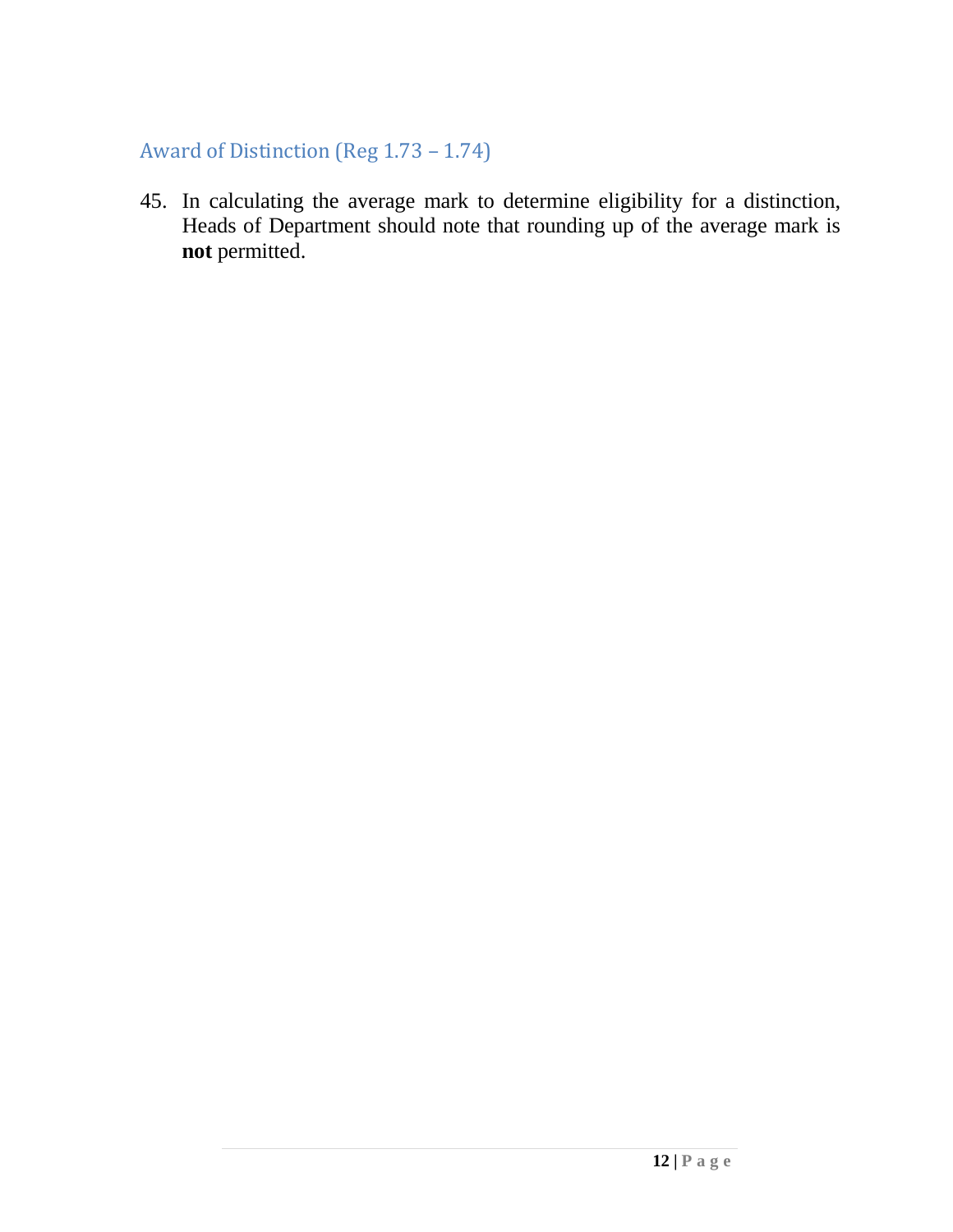## <span id="page-14-0"></span>SECTION 2 **-** GENERAL EXAMINATION REGULATIONS

## <span id="page-14-1"></span>General Examination Regulations (Reg 2.1)

46. Heads of Department should note that changes of assessment for any graduate course must be submitted to the Campus Committee with clear rationale for the change requested. Changes must be approved ahead of delivery of the course and must be submitted on the course template approved by the BGSR.

<span id="page-14-2"></span>Oral Examinations of Written Examination Components (Reg 2.67)

- 47. If the Examiners recommend an oral examination for the written examination component of a course for any candidate, the Head of Department must submit a request with the appropriate rationale to the Campus Committee before the oral can be held.
- 48. If the oral was approved but had not been held prior to the meeting of the relevant Board of Examiners, the mark for that student must be withheld until the results of the oral are available. After the oral has been held, the First Examiner will enter the mark and the related mark sheet must be approved in the usual manner.
- 49. For a candidate who is unsuccessful in an oral, the original failing mark will stand and the comment *Failed Oral* will be added to the student's record in respect of that course.
- 50. The Head of Department should note that a candidate is only permitted one oral examination in respect of any one course.

<span id="page-14-3"></span>Meetings of Board of Examiners (Regs 2.74 – 2.81)

- 51. Examiners for all courses will meet as a Board of Examiners under the Chairmanship of the Dean of the Faculty, the Dean's nominee, or the Head of the Units /Centres/ Institutes that are not Faculty-based. All examiners of courses should be invited to meetings of the Board of Examiners.
- 52. In addition to the course details of each student, the list of medicals approved by the University Medical Officer, mark sheets showing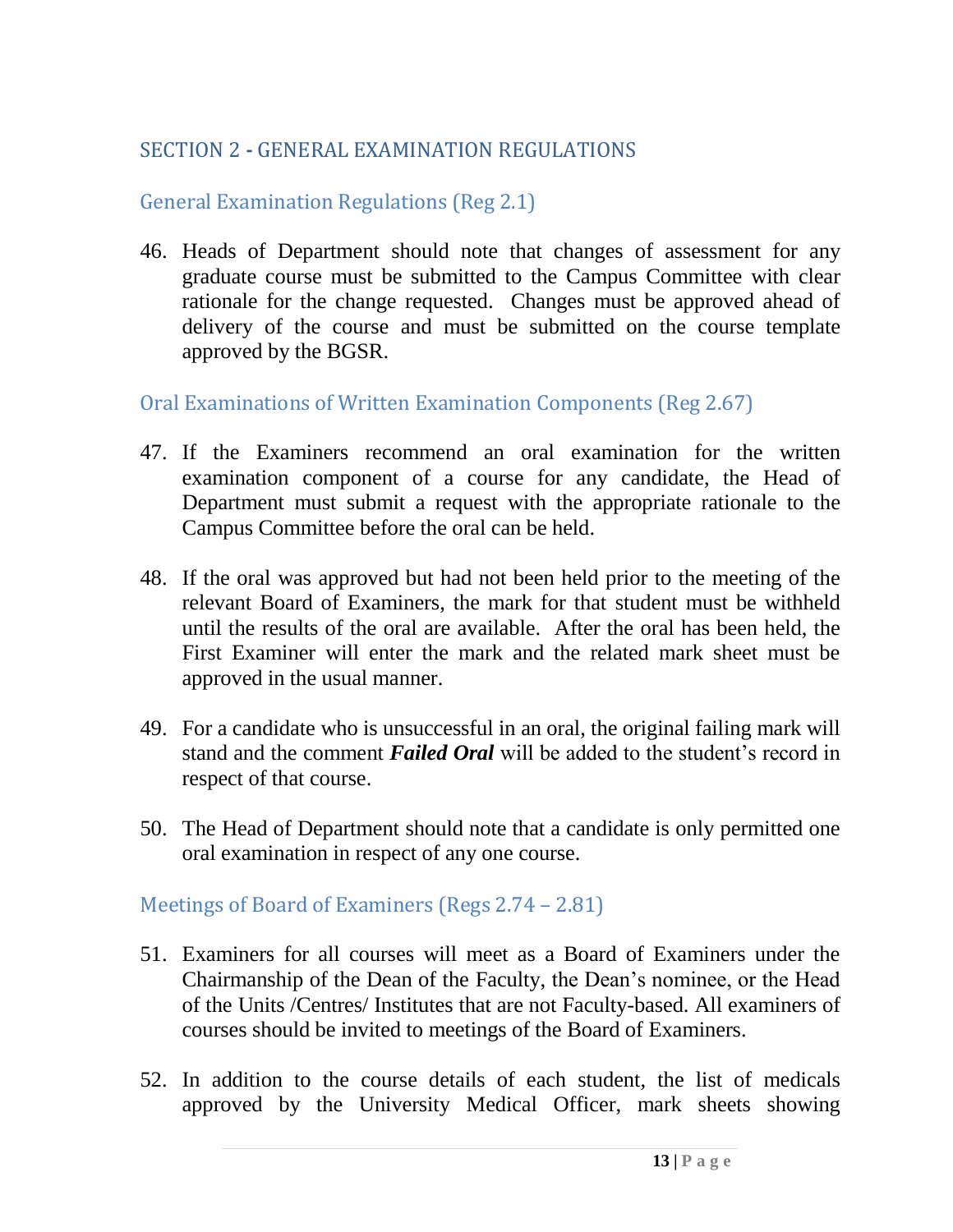component and summary marks, details of any special examination arrangements, and, where appropriate, details of circumstances reported in writing by the student to the Registrar, are to be provided to the Chair of the Board of Examiners through the Registrar.

- 53. The Board of Examiners must make recommendations to the Campus Committee in respect of candidates who have failed courses and students who are eligible to graduate.
- 54. Candidates who, in the opinion of the Board of Examiners, have performed particularly poorly on any component of a course may be required to repeat the entire course and/or receive remedial work prior to the second attempt. In such cases, the Board of Examiners will make a special recommendation to the Campus Committee. This must be noted in the minutes of the meeting and the Registrar will notify the student in writing.
- 55. Candidates who are allowed examination re-sits are expected to do so the next time the course is offered. The Head of Department may however request approval from the Campus Committee for a special re-sit examination to take place before the normally scheduled period.
- 56. Any additional costs related to special examination arrangements are to be met by the candidate.
- 57. In a case where a candidate seeks a third attempt at a course, he/she must submit a request, in writing to the Registrar, for a waiver of the *Requirement to Withdraw*. A recommendation on the student's request will be sought from the Head of Department through the Dean of the Faculty. The recommendation(s) will be forwarded, along with the candidate's request, to the BGSR for consideration.
- 58. The Chair must submit the minutes of the meeting to the Registrar within two (2) weeks of each Board of Examiners' meeting.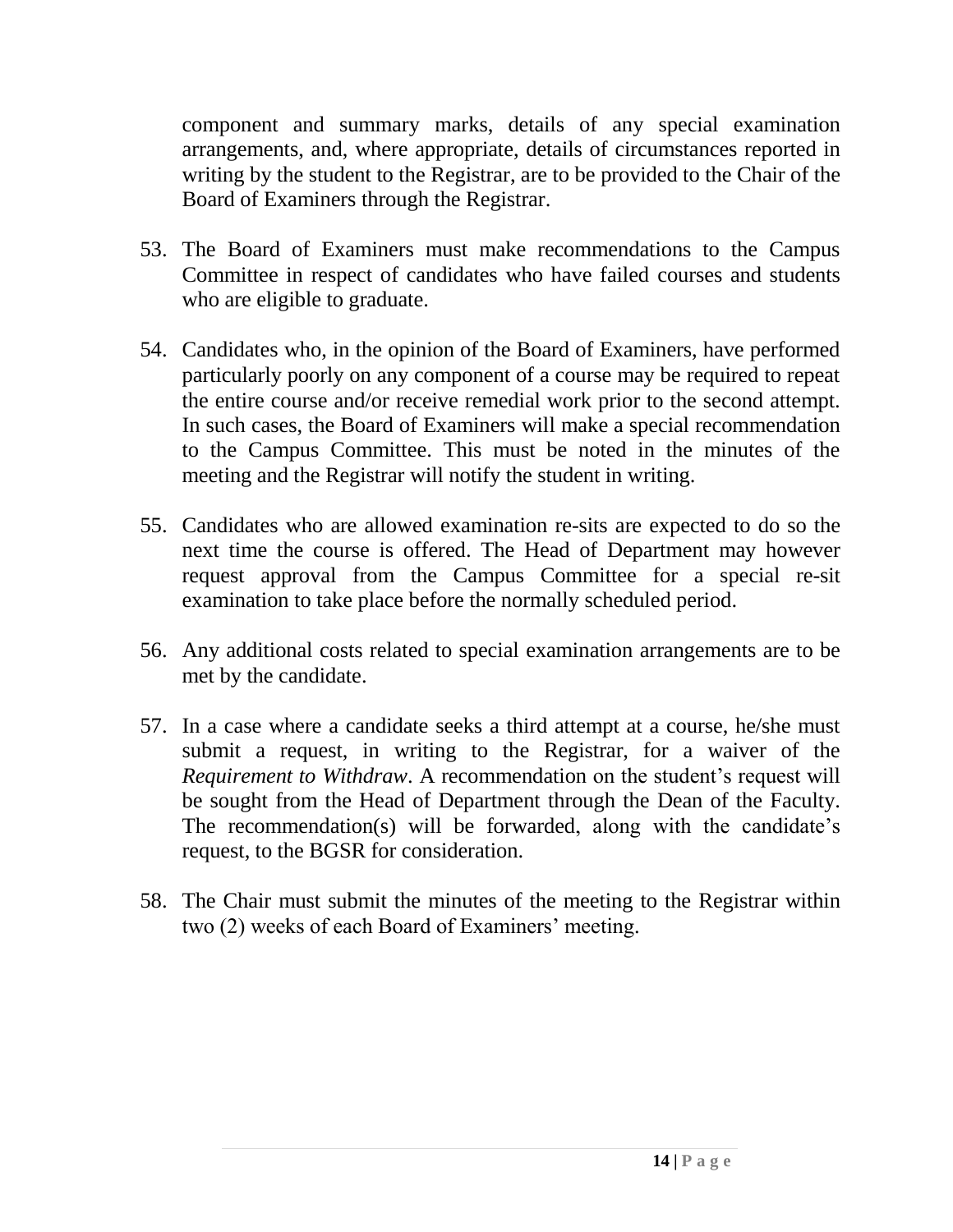## <span id="page-16-0"></span>SECTION 3 - EXAMINATION OF RESEARCH PAPERS, PROJECT REPORTS AND THESES

#### <span id="page-16-1"></span>Appointment of Examiners (Regs 3.1 – 3.8)

- 59. Before naming Internal and External Examiners, Heads of Department must first ascertain their willingness to serve and their ability to report within the time specified by the University. In the case of Internal Examiners, it is understood that examination of the work of graduate students is a part of a staff member's responsibilities.
- 60. The Heads of Department must provide the Curriculum Vitae of each person nominated as an External Examiner for the consideration of the Campus Committee. Curriculum Vitae must also be provided for Internal Examiners from other campuses of The UWI.

<span id="page-16-2"></span>Examination of Research Papers, Project Reports and Theses (Regs 3.9 - 3.10)

- 61. The Registrar should send a reminder to Examiners who have not met the stipulated deadlines. The Campus Committee should make every effort to ensure that the Examiners respond to the Registrar's reminder(s).
- 62. In cases where the deadline has not been met, the Campus Committee should inform the Head of Department that the thesis will be sent to the Additional External Examiner (proxy).
- 63. In the case of research papers and project reports, the final official mark shall be the average of the marks assigned by the examiners. Where there is: (i) a substantial difference in the marks assigned by the examiners or, (ii) a failing grade assigned by any of the examiners, the Chair of the Campus Committee shall seek agreement among the examiners on the final mark to be assigned.
- 64. If agreement is achieved, the examiner(s) shall communicate the final mark to the Chair of the Campus Committee.
- 65. If agreement is not achieved, the Chair of the Campus Committee shall arbitrate and determine whether: (i) an average of all marks should be assigned; or (ii) an additional examiner shall be engaged whose mark shall be final.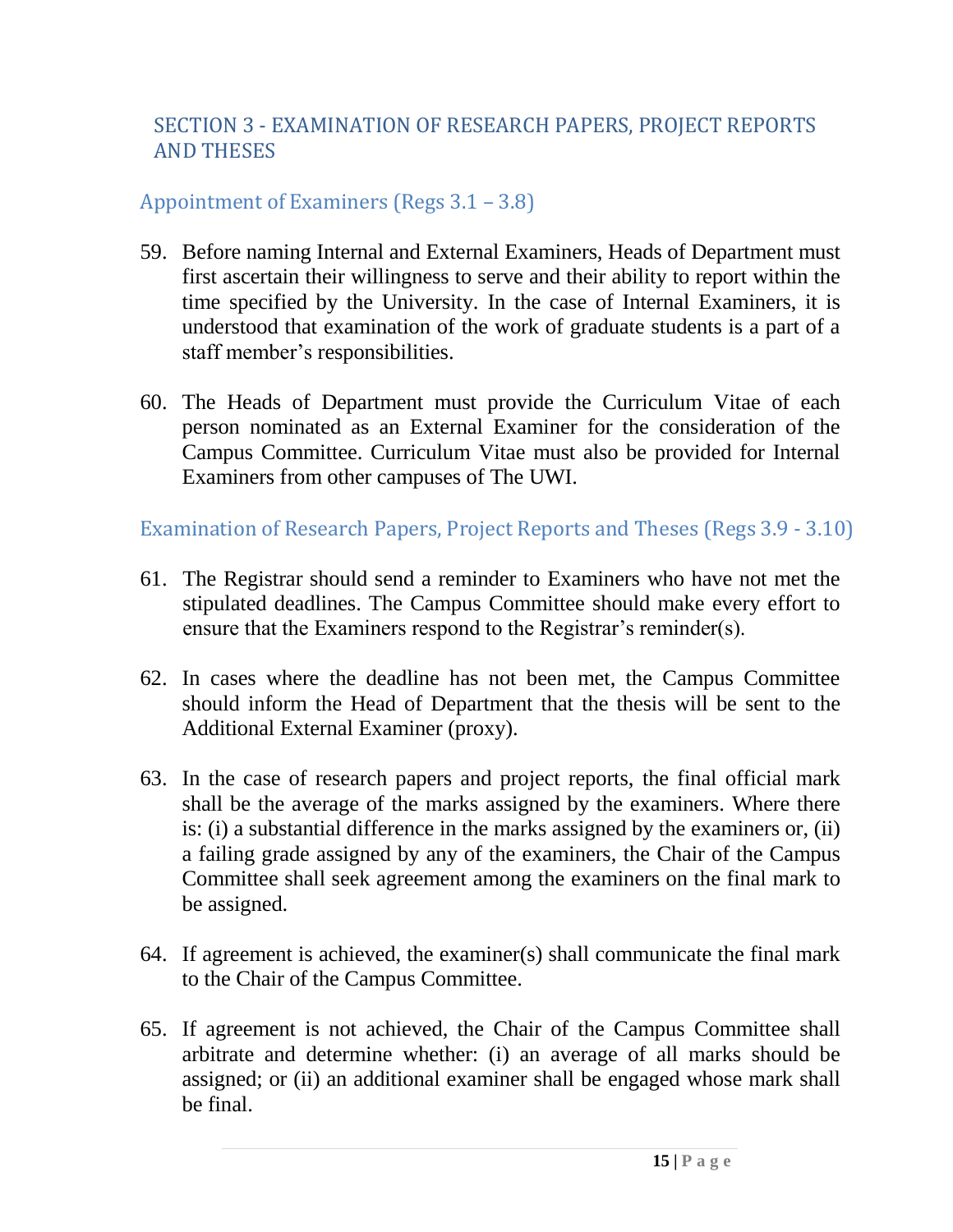- 66. If the grades, recommendations and written reports of the Examiners of a candidate's research paper or project report differ substantially, the Campus Committee will communicate with the Examiners and attempt to reconcile the disparities. The Campus Committee will make the final decision on the grade awarded.
- 67. The Registrar will advise candidates whose research papers have been awarded a grade **A** to consult with the Supervisor and Campus Library to ensure that work reaches acceptable standards of presentation before deposit in the Campus Library. See *Thesis Guide*.

#### <span id="page-17-0"></span>Entry for Examination of a Thesis (Regs 3.17 - 3.18)

- 68. Where a thesis is to be transmitted electronically to the Examiners, a secure format shall be used.
- 69. If the Supervisor approves the submission, he/she may submit a short report providing any information that he/she considers might be of value to the Examiners when assessing the student's work. The completion of this report by the Supervisor is optional.
- 70. In cases where the supervisor does **not** approve the submission of the thesis:
	- a) The Supervisor shall proceed as indicated in The UWI Regulations for Graduate Diplomas and Degrees (2014), Regulations 3.17 and 3.18.
	- b) If the thesis is submitted for examination, the Supervisor will not take part in the formal examination of the student's thesis.
	- c) In the case of Doctoral candidates, and in those cases where the Examiners have recommended an Oral Examination for an MPhil candidate, the Supervisor will not be present at the Oral Examination.
	- d) In the case where the recommendation of the Examiners is that the thesis should **Pass**, subject to corrections and/or revisions being made, the Head of Department will be responsible for identifying an appropriate person to ensure and confirm that the revisions and corrections have been made.
	- e) In the case where the recommendation of Examiners is that the thesis should **Fail** but that it could be revised and re-submitted for Examination, the Head of Department shall meet with the Supervisor and student. They must determine whether consensus can be reached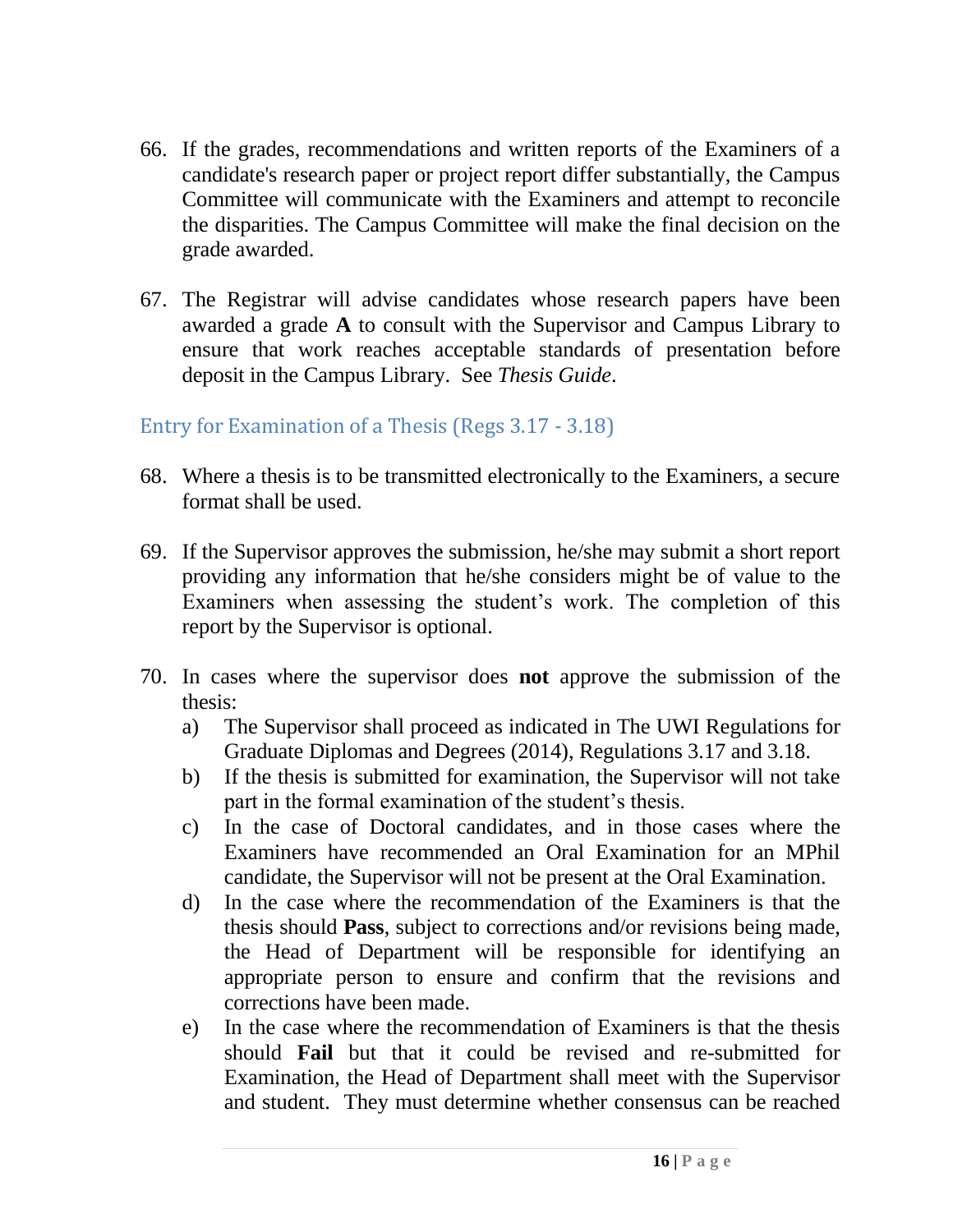that the Supervisor will resume his/her responsibility of guiding the student to the point of re-submission of the thesis for Examination. If consensus cannot be reached, the Head of Department will be responsible for recommending the appointment of a new Supervisor to guide the student to the point of resubmission of the thesis for examination.

<span id="page-18-0"></span>Oral Examination of a Thesis (Reg3.31 - 3.40)

- 71. Arrangements for the oral examination of a thesis are made by the Registrar in collaboration with the Faculty. The Faculty should note that at least one (1) Examiner should normally be physically present at the oral examination.
- 72. The order of the oral examination follows:
	- a) The Chair of the oral examination confers with the Examiners before convening the examination and agrees to the order of questioning.
	- b) The candidate is given approximately half an hour to present after which Examiners put questions to the candidate.
	- c) When the Examiners are satisfied the Chair will invite questions from the audience, indicating that these will not form part of the formal examination. The Chair may opt not to invite questions from the audience, at his/her discretion.
	- d) When the question period is ended, the candidate and audience are asked to leave the room and the Chair and examiners confer on the award of the degree.
- 73. Within two weeks of the oral, the Chair will prepare a report of the oral which must include a clear recommendation and any required corrections. The report, which is to be submitted to the Campus Committee, must be signed by the Chairman of the oral and all of the Examiners, and identify the person to whose satisfaction corrections are to be made.
- 74. The Registrar will submit to the candidate the list of corrections required, along with the written reports of the Examiners, and give a deadline within which these corrections are to be completed.
- 75. After the corrections have been made, the candidate will submit to the Registrar the corrected thesis, along with a detailed report providing evidence that the required corrections have satisfactorily been made.